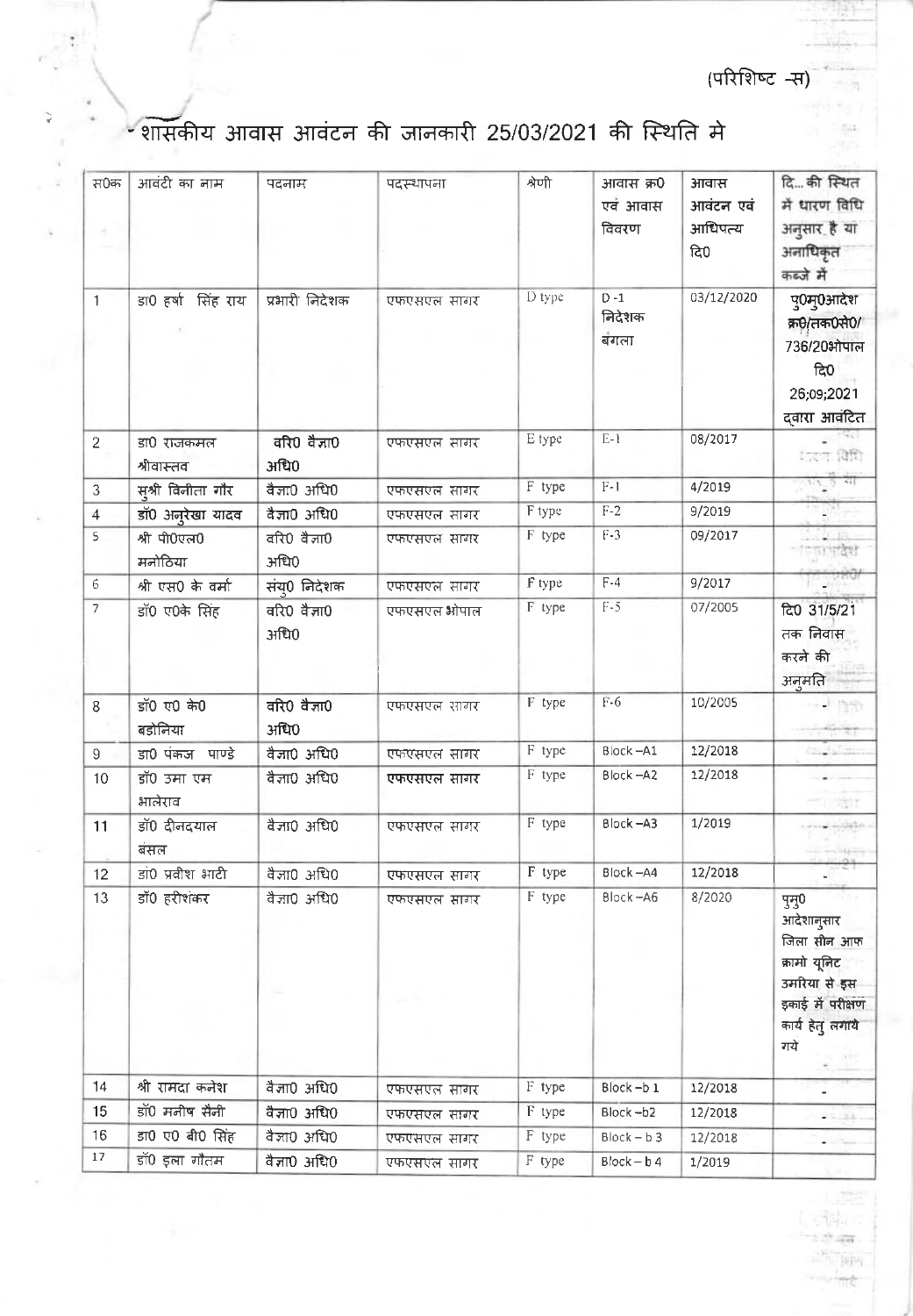| 18 | डॉ प्रदीप पोर्ते                | वैज्ञा0 अधि0        | एफएसएल सागर | F type | Block-b5 | 12/2018 |                                                           |
|----|---------------------------------|---------------------|-------------|--------|----------|---------|-----------------------------------------------------------|
| 19 | डॉ0 राजीव दुआ                   | वैज्ञा0 अधि0        | एफएसएल सागर | F type | Block-b6 | 5/2019  | पुमु0<br>आदेशानुसार<br>जिला सीन आफ<br>कामो यूनिट          |
|    |                                 |                     |             |        |          |         | राजगढ से इस<br>इकाई में परीक्षण<br>कार्यहेतु लगाये<br>गये |
| 20 | डॉ0 प्रशांत मिश्र               | वैज्ञा0 अधि0        | एफएसएल सागर | F type | Block-c1 | 8/2020  |                                                           |
| 21 | डॉ दीपक मसराम                   | वैज्ञा0 अधि0        | एफएसएल सागर | F type | Block-c2 | 1/2019  |                                                           |
| 22 | डॉ वैशाली वैध                   | वैज्ञा0 अधि0        | एफएसएल सागर | F type | Block-c3 | 4/2019  |                                                           |
| 23 | डॉ0 प्रवीण झा                   | वैज्ञा0 अधि0        | एफएसएल सागर | F type | Block-c4 | 1/2019  |                                                           |
| 24 | श्री दिनेश कुमार<br>अहिरवार     | वैज्ञा0 अधि0        | एफएसएल सागर | F type | Block-d1 | 1/2019  | ۰.,<br>雪白                                                 |
| 25 | श्री पुरुषोत्तम वर्मन           | वैज्ञा0 अधि0        | एफएसएल सागर | F type | Block-d2 | 12/2018 |                                                           |
| 26 | श्री सुशील रैकवार               | वैज्ञा0 अधि0        | एफएसएल सागर | F type | Block-d3 | 12/2018 | 精工课                                                       |
| 27 | श्री कोकसिह परिहार              | वैज्ञा0 अधि0        | एफएसएल सागर | F type | Block-d4 | 12/2018 | $\sim$ 5.7 addition                                       |
| 28 | श्री दिलीप कुमार<br>बंसोडे      | प्रयो0 तक0          | एफएसएल सागर | G type | $G-1$    | 09/2020 | $\sqrt{2}$ Tours                                          |
| 29 | श्री जितेन्द्र कुमार<br>अहिरवाल | शीधलेखक /सूबे0<br>M | एफएसएल सागर | G type | $G-2$    | 08/15   |                                                           |
| 30 | श्री रविन्द्र कुमार<br>अहिरवाल  | शीधलेखक /सूबे0<br>M | एफएसएल सागर | G type | $G-3$    | 08/15   |                                                           |
| 31 | श्री नरेन्द्र पटेल              | प्रयो0 तक0          | एफएसएल सागर | G type | $G-4$    | 03/2002 |                                                           |
| 32 | श्री राजकुमार सेन               | प्रयो0 तक0          | एफएसएल सागर | G type | $G-5$    | 06/2020 |                                                           |
| 33 | श्री शरद कुमार<br>आयाम          | प्रयो0 तक0          | एफएसएल सागर | I type | $I - 01$ | 10/2003 | $70 - 1$<br>高度时间                                          |
| 34 | श्री नरेन्द्र त्रिपाठी          | प्रयो0 परि0         | एफएसएल सागर | 1 type | $1 - 02$ | 10/17   | 학                                                         |
| 35 | श्री अमित गुप्ता                | प्रयो0 परि0         | एफएसएल सागर | I type | $I - 03$ | 05/2019 |                                                           |
| 36 | श्रीमति वंदना<br>विदोल्या       | प्रयो0परि           | एफएसएल सागर | I type | $I - 04$ | 12/16   |                                                           |
| 37 | श्री खिलान सिंह<br>अहिरवार      | प्रयो0 तक0          | एफएसएल सागर | 1 type | $I - 05$ | 09/17   |                                                           |
| 38 | श्री मोतीलाल                    | प्रयो0 तक0          | एफएसएल सागर | 1 type | $1 - 06$ | 09/1999 | $-$                                                       |
| 39 | श्रीमति दीप्ति<br>राठौर         | प्रयो0 तक0          | एफएसएल सागर | I type | $I - 07$ | 08/19   |                                                           |
| 40 | श्रीमति नंदनी<br>लडिया          | प्रयो0 सहा0         | एफएसएल सागर | I type | $1 - 09$ | 02/2018 |                                                           |
| 41 | श्री दीपक भारके                 | सउनि अ              | एफएसएल सागर | I type | $1 - 10$ | 7/2016  |                                                           |
| 42 | श्री योगेश भारती                | प्रयो0परि           | एफएसएल सागर | I type | $1 - 11$ | 04/2009 |                                                           |
| 43 | श्री श्यामसुंदर<br>अहिरवार      | प्रयो0 सहा0         | एफएसएल सागर | I type | $1 - 12$ | 04/2004 |                                                           |
| 44 | श्री राकेश महोबिया              | प्रयो0 सहा0         | एफएसएल सागर | 1 type | $1 - 13$ | 02/2019 | ۰                                                         |
| 45 | श्री साहब सिंह                  | प्रयो0 सहा0         | एफएसएल सागर | I type | $[-14]$  | 03/13   |                                                           |
| 46 | श्री राजेश कुशवाहा              | प्रयो0 तक0          | एफएसएल सागर | I type | $1 - 15$ | 06/2005 |                                                           |
| 47 | श्री रविदास<br>अहिरवार          | प्रयो0 सहा0         | एफएसएल सागर | I type | $I - 17$ | 07/1996 |                                                           |

 $\lambda$ 

 $\epsilon$  .

 $3.16$